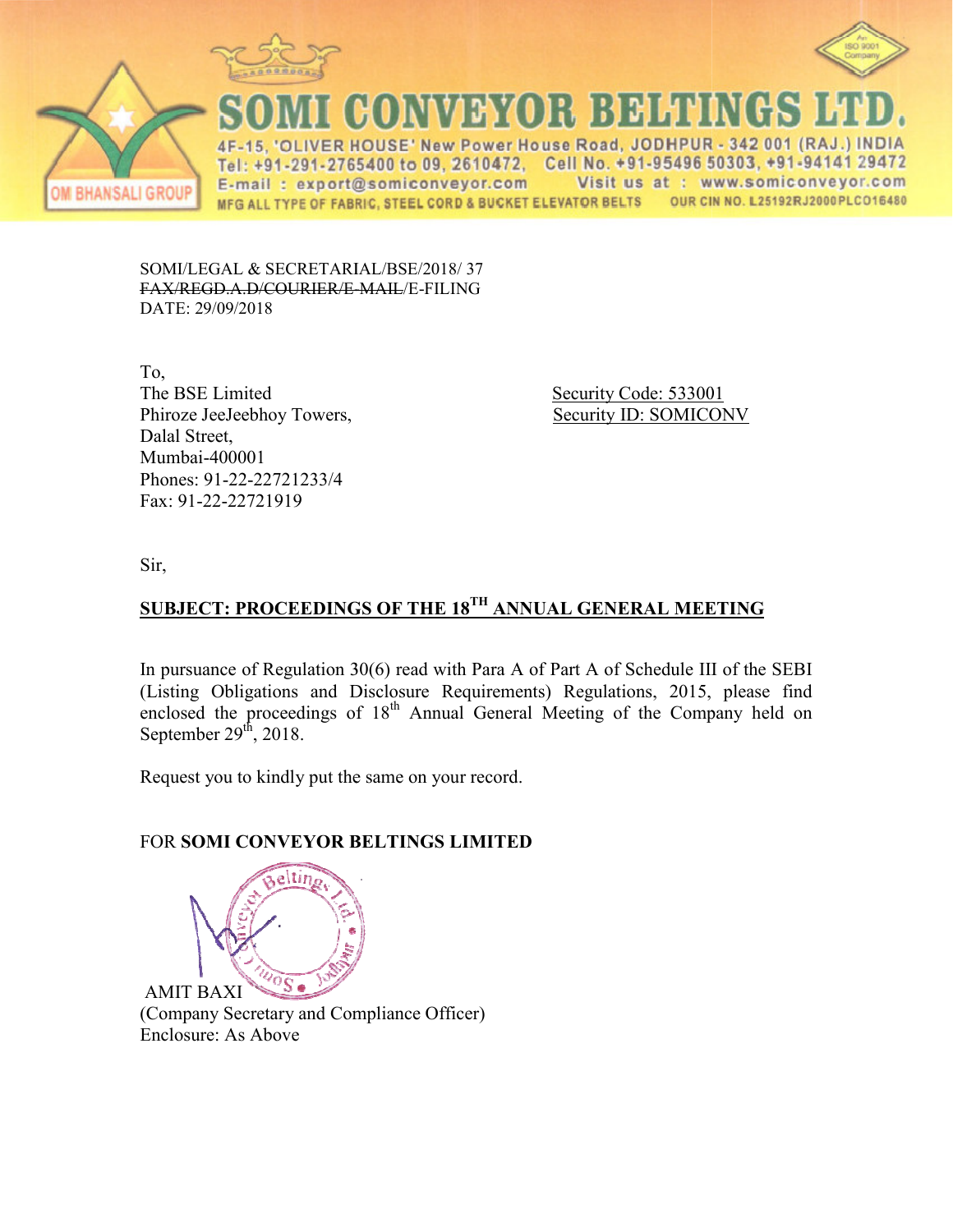



#### R B B H H H I **BYO**

New Power House Road, JODHPUR - 342 001 (RAJ.) INDIA **R HOUS** : +91-291-2765400 to 09, 2610472, Cell No. +91-95496 50303, +91-94141 29472 Visit us at : www.somiconveyor.com E-mail: export@somiconveyor.com OUR CIN NO. L25192RJ2000PLCO16480 MFG ALL TYPE OF FABRIC, STEEL CORD & BUCKET ELEVATOR BELTS

#### **Glimpse:**

**Proceedings of the 18th Annual General Meeting of Somi Conveyor Beltings Limited, held on Saturday, 29th day of September, 2018 at 4F-15, "Oliver House", New Power House Road, Jodhpur, Rajasthan at 11:30 A.M to transact the Following Business :-** 

#### **1. Date, Time and Venue of the Meeting:**

The  $18<sup>th</sup>$  Annual General Meeting of the Company was held on September  $29<sup>th</sup>$ , 2018 and the meeting commenced at 11:30 A.M at 4F-15, "Oliver House", New Power House Road, Jodhpur, Rajasthan and concluded at 3:30 Noon on the same day.

#### **2. Brief Details of items deliberated and results thereof:**

- Mr. Om Prakash Bhansali, Managing Director of the Company was elected as the Chairman of the Meeting.
- As requisite Quorum was present, the Chairman commenced the meeting.
- The Chairman then delivered the speech.  $\bullet$
- The meeting was informed that the Company has provided facility of e-voting through CDSL to the  $\bullet$ shareholders from  $26<sup>th</sup>$  September, 2018 (9.00 a.m.) to  $28<sup>th</sup>$  September, 2018 (5.00 p.m.). Members who were present at the meeting and had not casted their votes electronically where provided an opportunity to cast their votes by way of poll.
- The Chairman also informed that Mrs. Ira Baxi (CP No.: 4712), Practicing Company Secretary was  $\bullet$ appointed as the scrutinizer for the purpose of scrutinizing e-voting and Mr. Avijit Vasu (CP No.: 14198), Practicing Company Secretary was appointed as the scrutinizer for the purpose of scrutinizing polls. Thereafter for the purpose of polling he locked the polling box in front of Members and kept the keys safely with him.
- Clarifications were provided to the queries raised by the members at the meeting.
- The following items of the business as set out in the notice were put for the shareholders approval:

| <b>Ordinary Business</b> | Item No. 1 | Receiving, Considering and Adopting the Audited<br>Financial Statement of the Company for the Financial year<br>ended March 31 <sup>st</sup> , 2018 including Balance Sheet as at<br>March $31st$ , 2018 the statement of Profit and Loss and the<br>Cash Flow Statement for the year ended on that date and<br>the reports of the Board of Directors and the Auditors<br>thereon. |
|--------------------------|------------|------------------------------------------------------------------------------------------------------------------------------------------------------------------------------------------------------------------------------------------------------------------------------------------------------------------------------------------------------------------------------------|
|                          | Item No. 2 | Approving dividend of Re.0.50/- per share on the equity<br>shares of Rs. 10/- each for the Financial Year 2017-18.                                                                                                                                                                                                                                                                 |